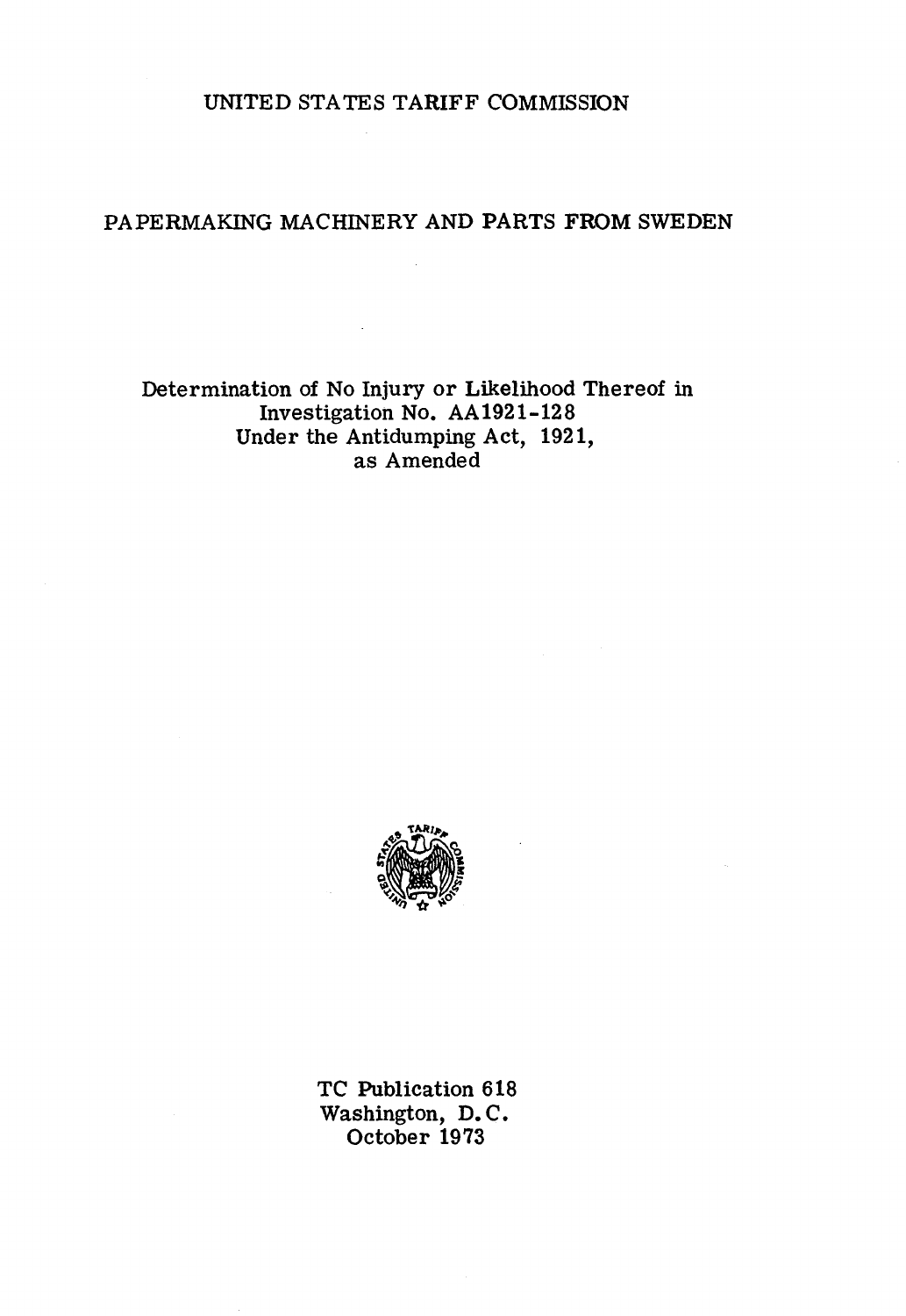### UNITED STATES TARIFF COMMISSION

Catherine Bedell, *Chairman*  Joseph 0. Parker, *Viae Chairman*  Will E. Leonard, Jr. George M. Moore J. Banks Young Italo H. Ablondi

Kenneth R. Mason, *Secretary* 

---------------------------------

Address all communications to United States Tariff Commission Washington, D. C. 20436

\_\_\_\_\_\_\_\_\_\_\_\_\_\_\_\_\_\_\_\_\_\_\_\_

 $\mathcal{O}(\mathcal{O}(\log n))$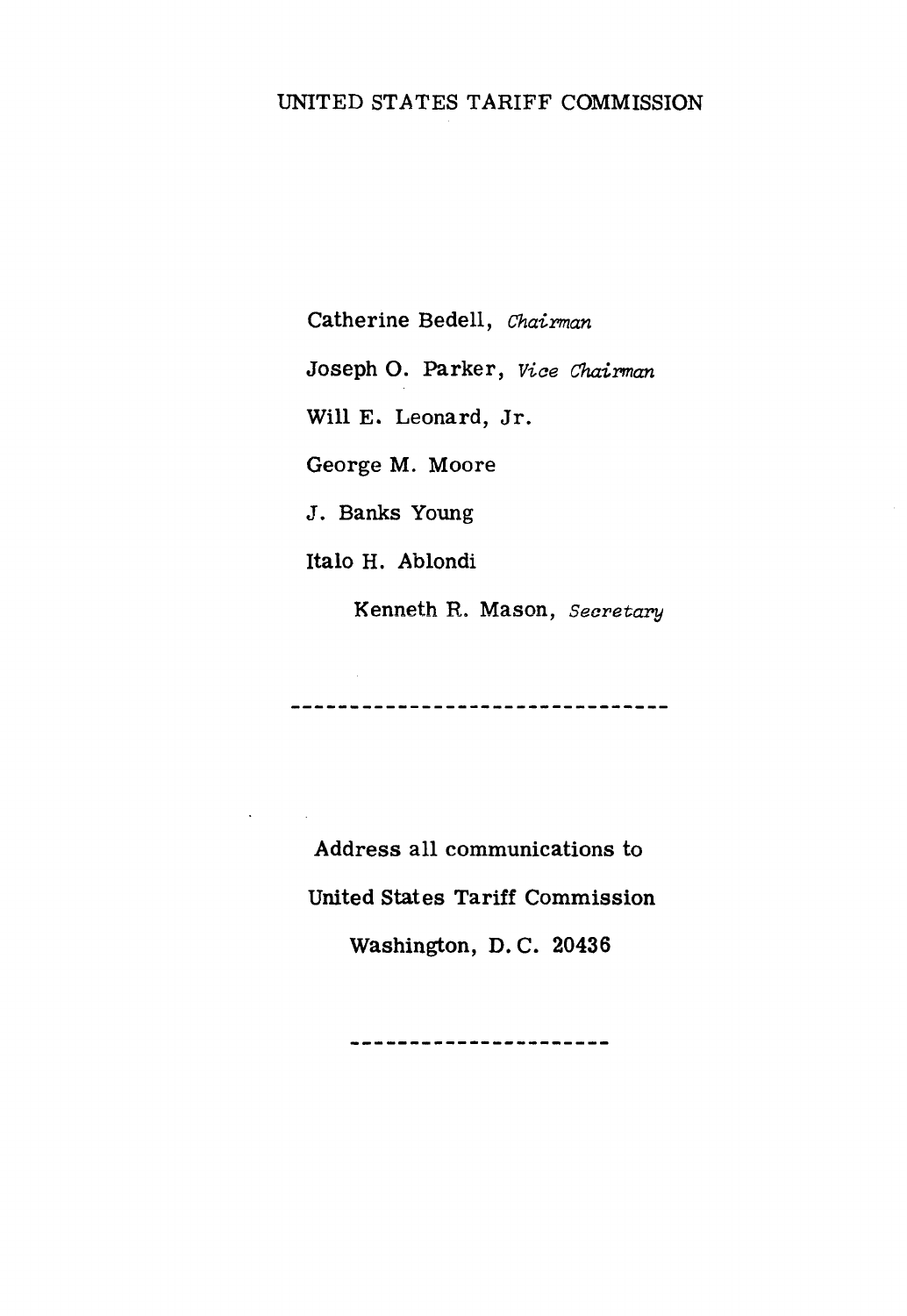#### UNITED STATES TARIFF COMMISSION Washington, D.C.

October 24, 1973

### [AA1921-128]

### PAPERMAKING MACHINERY AND PARTS FROM SWEDEN

Determination of No Injury or Likelihood Thereof

The Treasury Department advised the Tariff Commission on July 24, 1973, that papermaking machinery and parts thereof from Sweden are being, or are likely to be, sold at less than fair value within the meaning of the Antidumping Act, 1921, as amended. In accordance with the requirements of section 20l(a) of the Antidumping Act (19 U.S.C. 160(a)), the Tariff Commission instituted investigation No. AA1921-128 to determine whether an industry in the United States is being or is likely to be injured, or is prevented from being established, by reason of the importation of such merchandise into the United States.

Notice of the institution of the investigation and of a hearing to be held in connection therewith was published in the Federal Register of July 25, 1973 (38 F.R. 19916-17). A public hearing was held September 18 and 19, 1973.

In arriving *at* its determination, the Commission gave due consideration *to* all written submission from interested parties, evidence adduced at the hearing, and all factual information obtained by the Commission's staff from questionnaires, personal interveiws and other sources.

On the basis of the investigation, the Commission has unanimously  $1/$ determined that an industry in the United States is not being or is not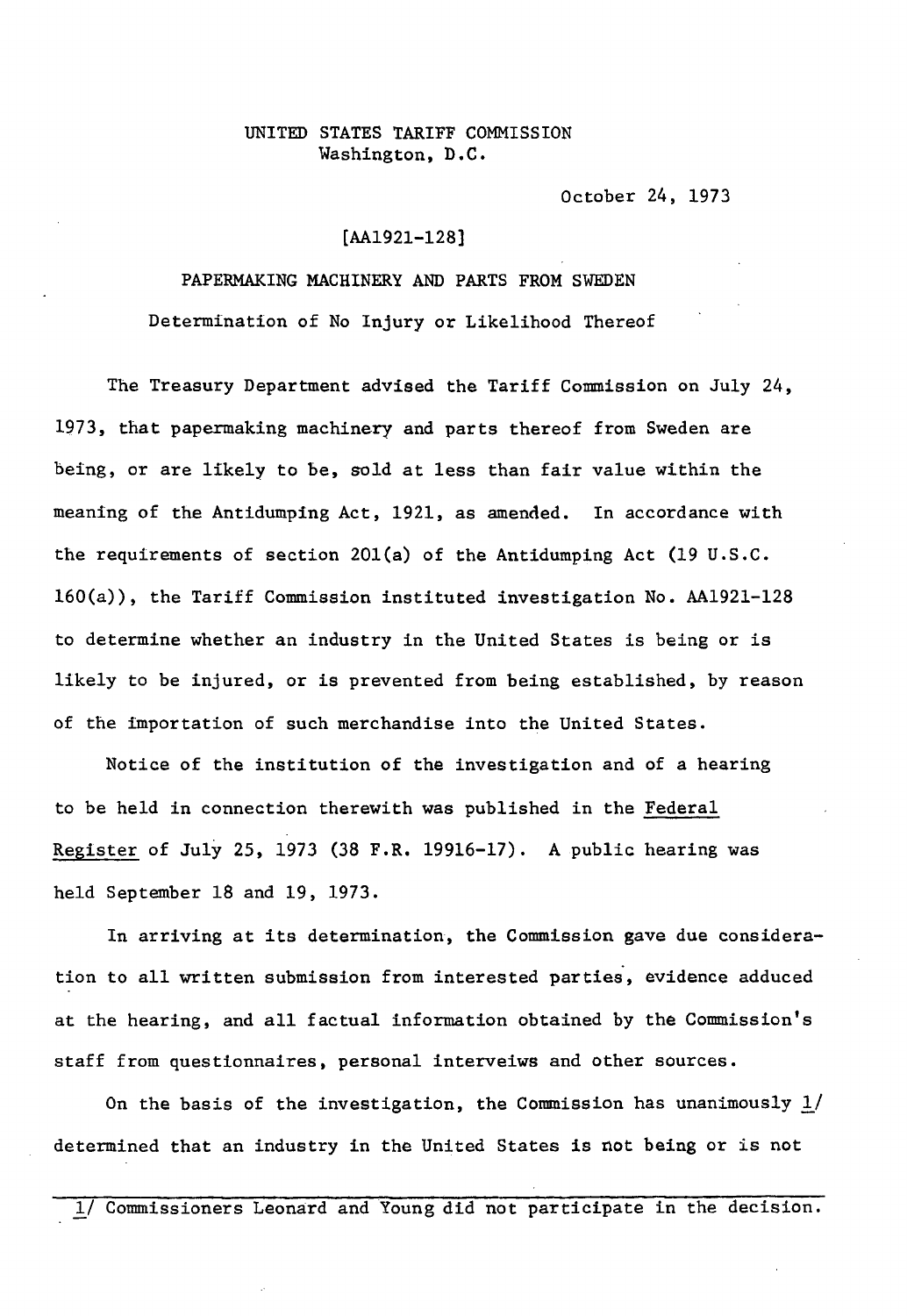likely to be injured, or is not prevented from being established, by reason of the importation of papermaking machinery and parts thereof from Sweden, that are being, or are likely to be, sold at less than fair value within the meaning of the Antidumping Act, 1921, as amended.

 $\sim$   $\sim$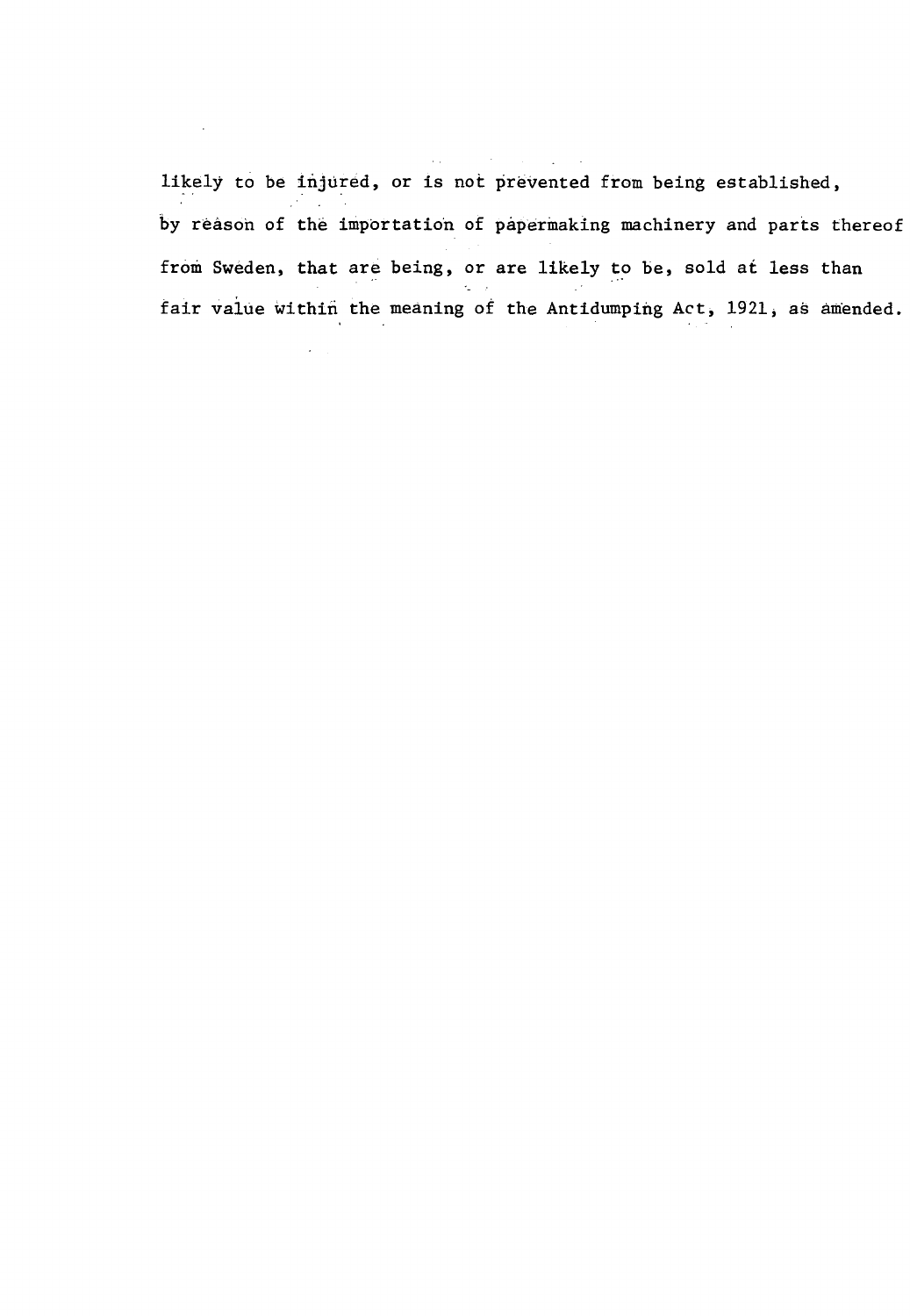#### Statement of Reasons

' The papermaking machines in question are not fungible or standardized products, but large and complex devices, weighing several hundred tons, extending for as much as 600 feet, and consisting of numerous major components incorporating thousands of intricate parts. These macnines were specifically designed to meet the specifications and' performance of the buyer and produced under contract.

Customs investigated one U.S. sale of two papermaking machines by the only manufacturer of such machines in Sweden, AB Karlstads Mekaniska Werkstad (KMW). These machines were sold under contract to tne Weyerhaeuser Company for installation at tnat company's new mill at Valliant, Oklahoma. This sale is the only one that KMW has executed in selling entire papermaking machines in the United States.

Althougn KMW held tne contract to supply both the papermaking macnines for the mill, it did not produce or export all the components of either machine. By value, roughly one quarter of the parts and· components were purchased in tne United States. Some additional parts were purcnased overseas from a subsidiary of a U.S. producer. The less than fair value margins  $1/$  found by the Treasury Department in the sale of these machines amounted to several hundred tnousand dollars on a contract valued in excess of ten million dollars. The elimination of tne LTFV margins calculated by Treasury would not have resulted in a price advantage in favor of tne lowest bidding domestic producer

JJ The term "margin" connotes the difference between tne home market price (f.o.b. plant) and the price for which the imported product was sold (f.o.b. plant) to an arm's length buyer, or tne equivalent, for export to the United States.